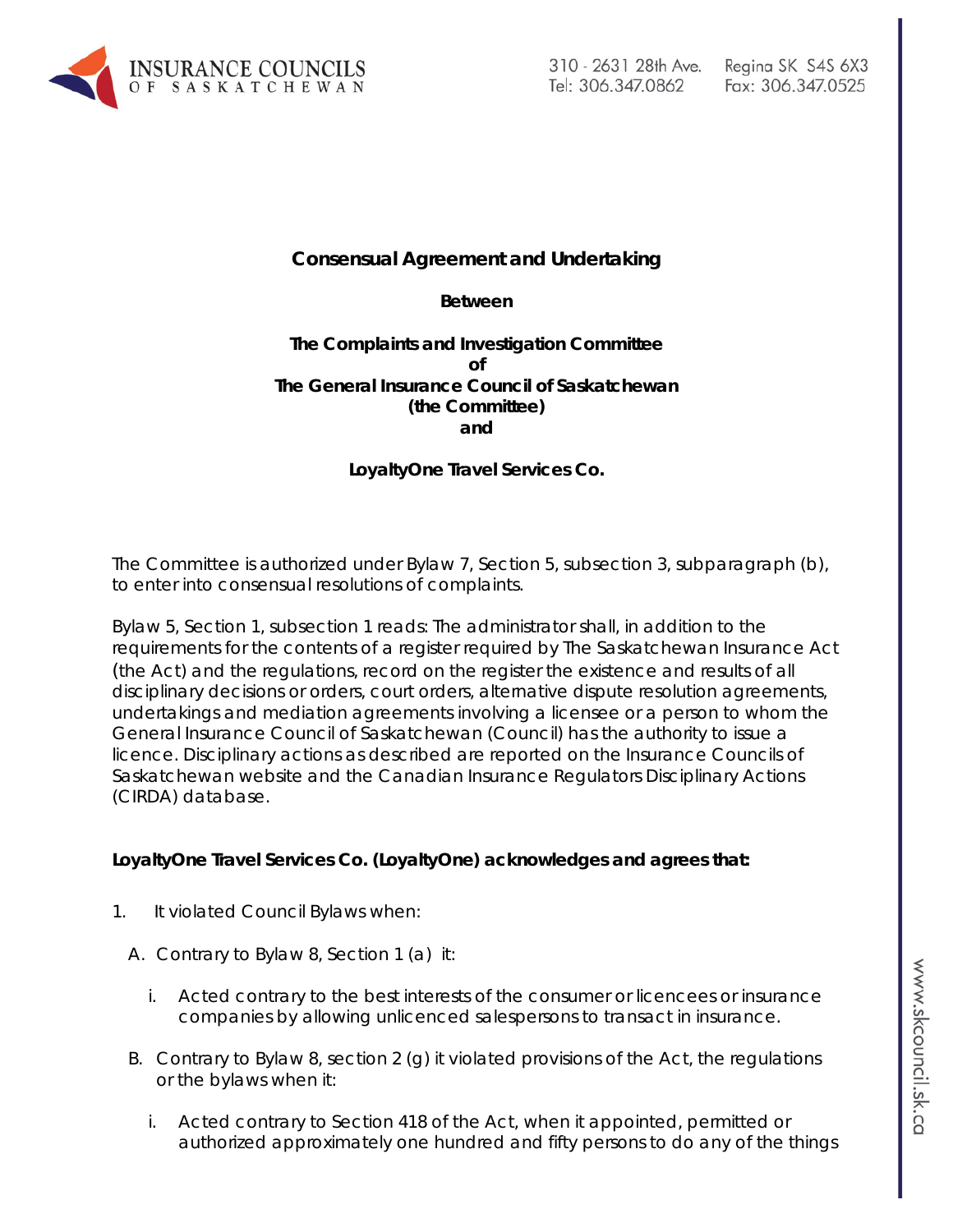in respect of which a licence is required, and the persons were not the holder of a subsisting licence.

- ii. Acted contrary to Section 435 of the Act, when it failed to notify Council within the prescribed five day period that individuals licenced with LoyaltyOne were no longer transacting business for LoyaltyOne.
- iii. Acted contrary to Section 444 of the Act, when it compensated approximately one hundred and fifty unlicensed individuals for acting as an agent while they did not hold an active insurance licence.
- C. Contrary to Bylaw 8, Section 2 (p) it:
	- i. Failed to maintain proper records, when it:
		- Did not accurately identify to the Committee when required to do so the legal names of those listed on their database that were licenced with Council.
		- Did not ensure individuals had completed qualifying exams and received licences with Council prior to allowing them to act as Agents in Saskatchewan.
		- Did not notify Council on at least fifty-four occasions between the period of October 1, 2012 – January 6, 2016 that a licencee no longer represented LoyaltyOne.
- D. Contrary to Bylaw 8, Section 2 (q) it:
	- i. Failed to follow sound business practices:
		- When it paid compensation to unlicenced individuals
		- When it appointed an unlicenced and/or unqualified individual be the Designated Representative (DR) for LoyaltyOne
- E. Contrary to Bylaw 8, Section 2 (r) it:
	- i. Failed to exercise reasonable and prudent oversight when acting in a supervisory capacity:
		- It continued to violate Section 435 of the Act despite confirmation on at least four occasions that it understood its obligations as a licencee.
		- Did not ensure individuals acting as an Agent for LoyaltyOne were qualified and properly vetted through Council's licencing regime.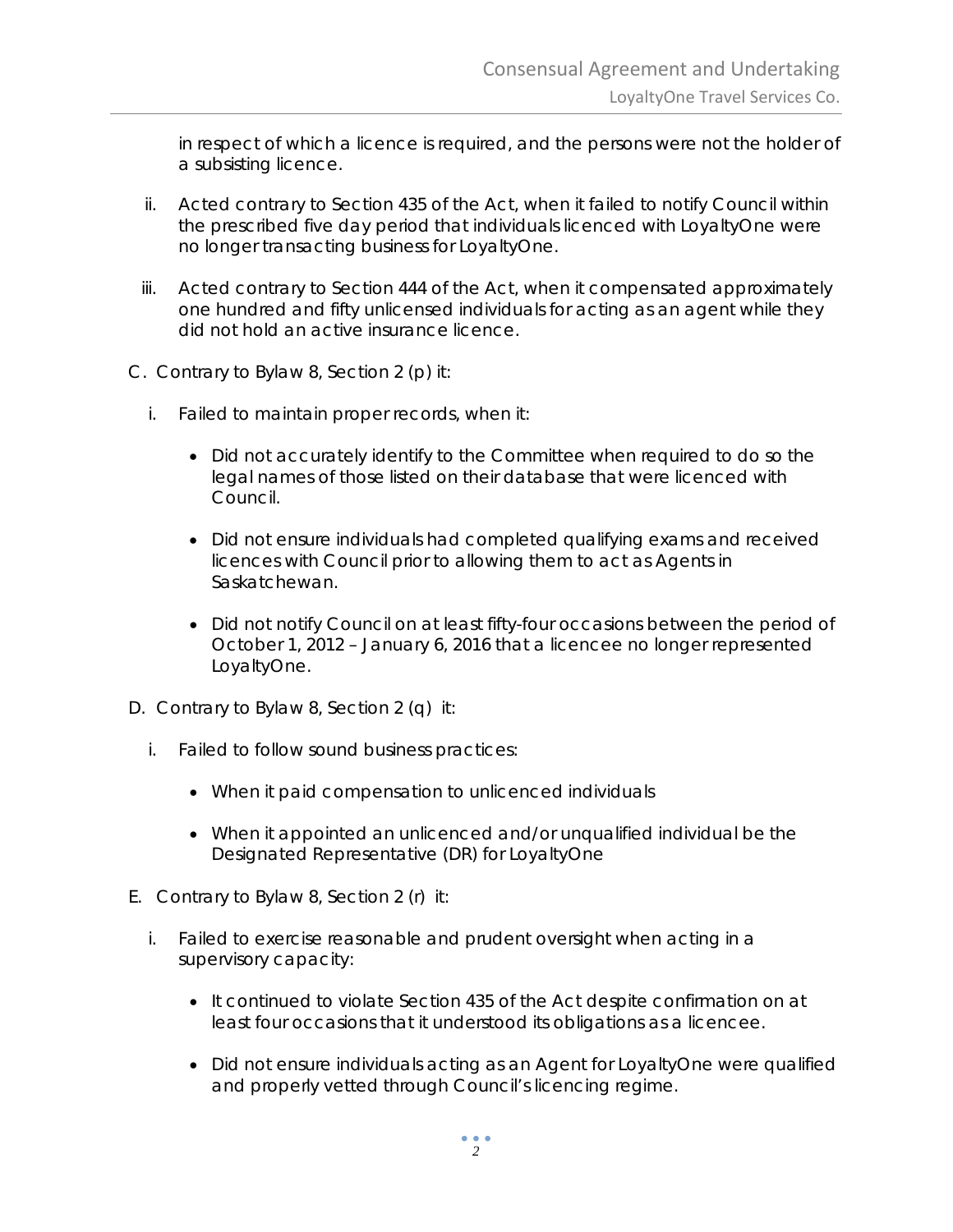- 3. LoyaltyOne's rights to appear before a Discipline Committee of Council have been explained to it and it fully understands its rights and/or obligations under Council Bylaw 10;
- 4. It waives its rights to appear before a Discipline Committee and undertakes not to exercise any appeal rights it may have under Council Bylaw 10, Section 3 or *The Act,* as it relates to matters set out in this Consensual Agreement and Undertaking (Agreement).
- 5. This Agreement does not preclude Council from pursuing any future investigation against LoyaltyOne for future activities not identified in this Agreement that may be in violation of Council Bylaws or *the Act*.
- 6. LoyaltyOne has been advised by the Committee that it is in its interests to obtain independent legal advice before entering into this Agreement.
	- a. LoyaltyOne has obtained such independent legal advice and is satisfied with the same, prior to executing this Agreement.
- 7. LoyaltyOne hereby affirms that they have read and understood the terms of this Agreement, and they are signing it voluntarily and of their own free will.

## **LoyaltyOne, having waived its rights, undertakes to:**

- 1. Pay a fine in the amount of \$15,000.00; and
- 2. Reimburse Council's investigation costs in the amount of \$6,600.00
- 3. Pay all fines and investigative costs within 30 days of receipt of this Agreement

### **The Committee's Agreement:**

- 1. The Committee agrees to accept from LoyaltyOne the payment of \$21,600.00 as full and final resolution of its violation of Council's Bylaws as outlined in this Agreement; and
- 2. The Committee further agrees to take no further action against LoyaltyOne for the acknowledged violations of Council's Bylaws that are set out in this Agreement.